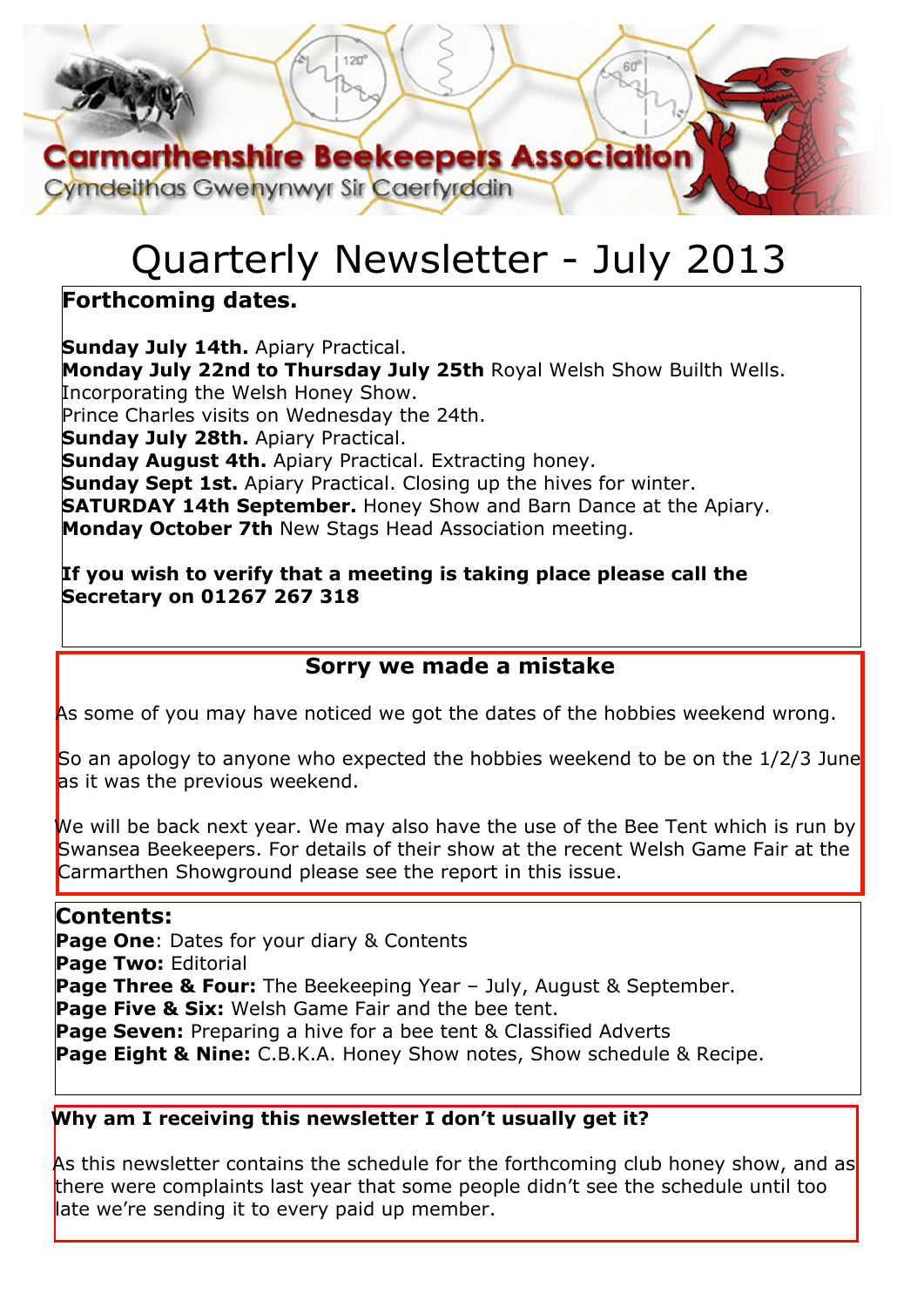# **EDITORIAL**

#### **Some thoughts on the next few sessions and the Winter schedule.**

We are currently lining up some quest speakers for the winter meetings at the New Stags Head. If you know anyone who can give a short (not more than an hour) talk on a subject that may interest beekeepers, it doesn't have to be about honey bees but of a natural history theme, or a demonstration on how to make a honey or wax related craft item then please let anyone of the committee know, we can provide a projector that works with a laptop and with sufficient notice we can usually find a loan laptop as well. We pay reasonable expenses but not a fixed fee.

We will let you know in the next newsletter what the subjects will be and when.

As the seasons are bit late this year the apiary practical's may not relate directly to how you should be looking after your bees. For instance we will be covering the subject of extraction at one of our remaining practical sessions but it should, if the flow continues as it seems to be at the moment be far too early for you to be considering extracting your own honey.

For those of you that do not own an extractor the club has a manual extractor for hire. The fee is usually five pounds for as long as you need it. The usual format is that rather than the extractor going to a member then back to the apiary every time it is simply passed on to the next member on the list that needs it. All will become clear after the extraction day as a rota / list will be made up with the names and contact details.

 On the last meeting we should cover setting the hives up for winter however it will still be too early to actually do it for your own hives.

We also have our annual honey show and Barn Dance this September. The first time we held this it was in November which was a bit too late in the season and consequently was very cold in the barn. For that reason it will be earlier this year and because of the vagaries of our publishing schedule and the date of the event we're publishing the schedule for the honey show in this issue to give you plenty of time to prepare your craft items and think about what produce categories you wish to enter.

The committee has yet to decide if we will have a formal judge or a peer judging system as in past years. For this reason you should aim to show two jars of honey or comb in the relevant classes.

For those of you making the trek to Builth Wells for the Royal Show this month be sure to drop into the Welsh Honey show and have a look around.

#### **Finally a brief note about what happened in the apiary on the 9th of June.**

Looking back it was not one of my greatest moments as it could have resulted in the loss of at least one hive of our bees. As I'm sure you know the apiary along with many other in Wales suffered a loss of bees over the winter. Brian and I had decided before the session that we would split the remaining hive so there was already an expectation that this is what would happen. However when push came to shove there were no queen cells available to make a correct split, I was distracted by something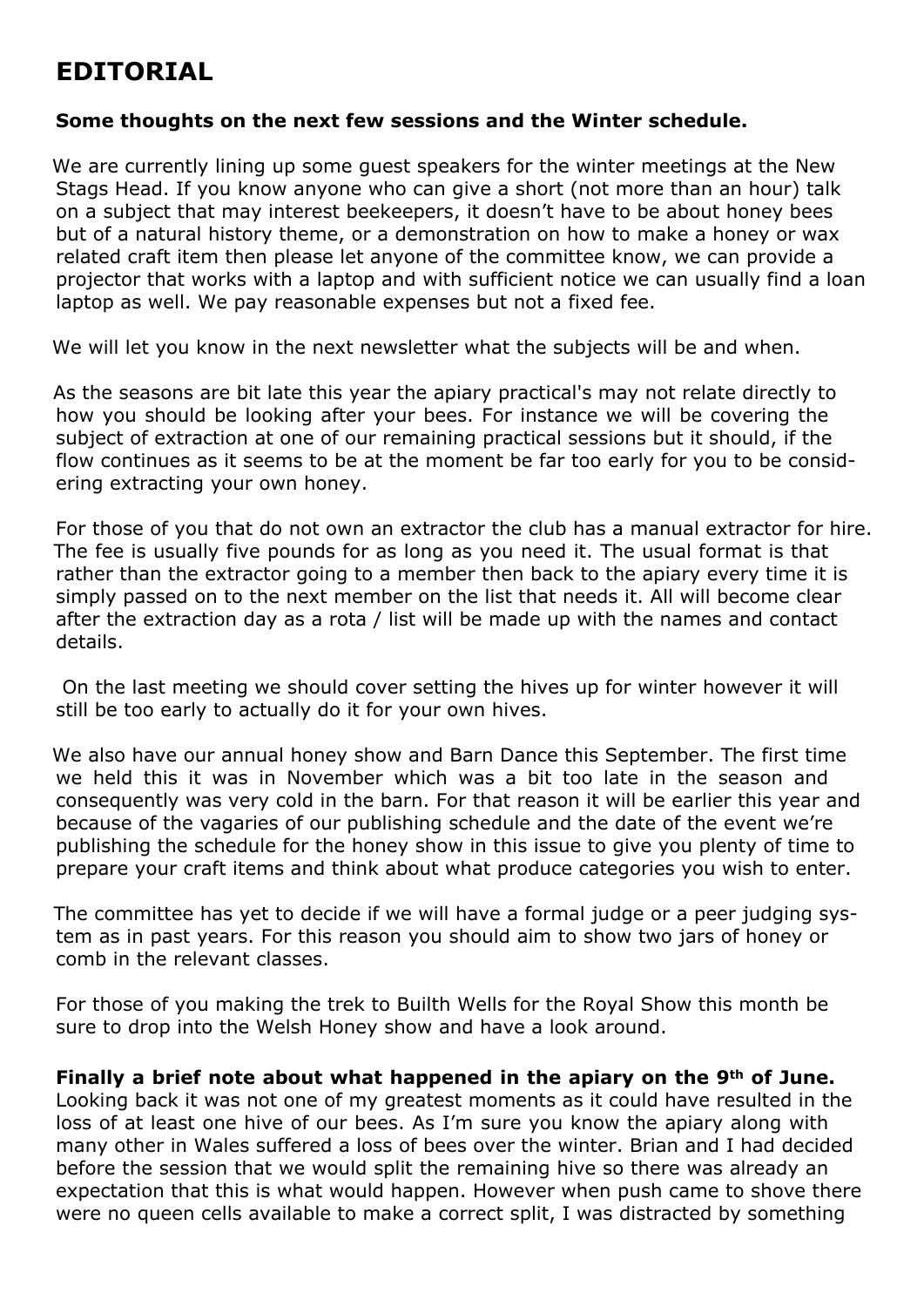and agreed to the split as I misheard that there were queen cells in the hive (they were actually queen cups).

There then ensued two very fraught weeks and two inspections by myself and Sandra as joint apiary managers as we hoped that the hive would somehow re-queen itself, which contrary to what should've happened it did (the bees haven't read all the books that say what happened is impossible). So now we have two hives, one with the original large queen and one with a virgin soon to be mated but fairly small , very dark Carnolian type queen.

Steve Cox. (Joint Apiary Manager)

# **THE BEEKEEPING YEAR – JULY, AUGUST & SEPTEMBER.**

#### **The Flow.**

Its July and for the first time in six years the FLOW is on at the right time and by flow we mean that all the flowers that the bees need to produce the best quality nectar are blooming at the right time, and it's all pouring into the hives, making the multifloral honey that we have in Wales some of the best in Britain.

#### **DO NOT MEDDLE WITH YOUR BEES UNTIL THE WEATHER BREAKS AND THEN**

**NOT FOR AT LEAST A MONTH.** The bees need time to process the crop and store it and cap it off. No factory would allow even the BBC to go in and talk to the workers at a time when they are flat out. Just lift the lid from time to time, and if the crown board is covered in bees, very quietly, try not to use any smoke, add another super on top of the others, and then go to the beach!

Nucs should be looked at as they will build up fast and once the box is nearly full they should be hived before they swarm. Weak colonies that didn't over winter well, will quickly recover now so make sure they have plenty of room, but once again don't go through them.

#### **BREEDING GOOD HIVES**

"A bull is Half the Herd, A Drone is half the Hive"

M.M.

To breed good hives you need to think about the two aspects of mating. It's not just about getting good queens you also need to have a stock of good drones. So if you have a placid good natured and highly productive hive (you are keeping records so you know which is which aren't you?) you can flood the apiary with drones from this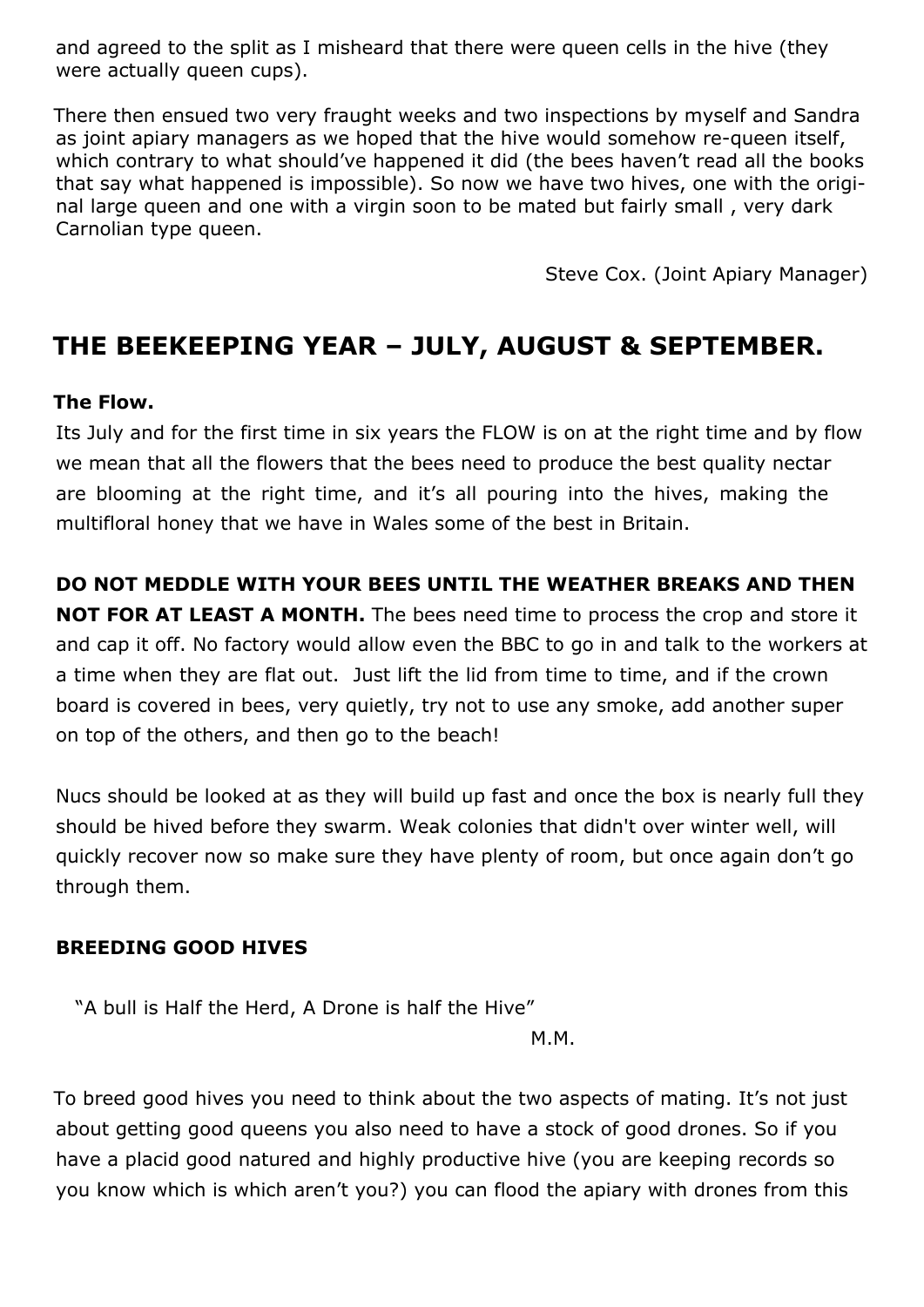hive, they will then mate with the virgin queen to produce a hive of bees with the desired characteristics.

#### **QUEEN BEES**

The last three months has been talk and more talk about Queens, so many failed to mate properly last year. It started in May, where could you get a queen in Britain in May! NOWHERE, unless it was in an overwintered nuc. But there were some for sale on the internet! Where in the world had they come from? Abroad somewhere, what quality? What diseases did they carry? How would they do in Wales? And what a price they were charging!

The lesson to be learned here is that the beekeeping year actually starts in the autumn. Bees need to be put to bed at the end of the year in very good order, with a good Queen plenty of brood and masses of bees, and stores galore of course. Or sad to say disappointment ensues in the spring.

If you are going to buy queens, buy them at their best, when the breeders have a supply of good quality stock. The breeder nearest to you is the best, a Welsh breeder who knows what he is doing. Our local proper breeder is Ricky Wilson (page 5 in the WBKA mag.) At £25 each p&p free is good value. He breeds dark queens towards Mellifera / Mellifera (it's very hard to breed them pure so he doesn't claim to) But the darker the bee the better it copes with the Welsh climate.

> "Buy them not too far out of their air For change of air may put them in despair"

> > (Hartley 1954)

If you have the right bee in a good box on clean frames you should do well and if on a warm evening you can hear them humming, when you put your ear to the side of the hive, you will have honey to take to the show this year, and make some mead, and make a cake etc, etc.

#### **SOME NOTES ON OUR CURRENT APIARY**

When the Association apiary was at the Museum, one visit a year was all we had, then the hives got vandalised and we were so lucky that Penny offered us a home on her farm where we now have regular meetings tuition and demonstrations.

With all the older generations of experts passed away we have difficulties finding good tutors, so when mistakes are made and mis-information passed on we must make allowances and be thankful that we have this apiary and all the facilities that go with it.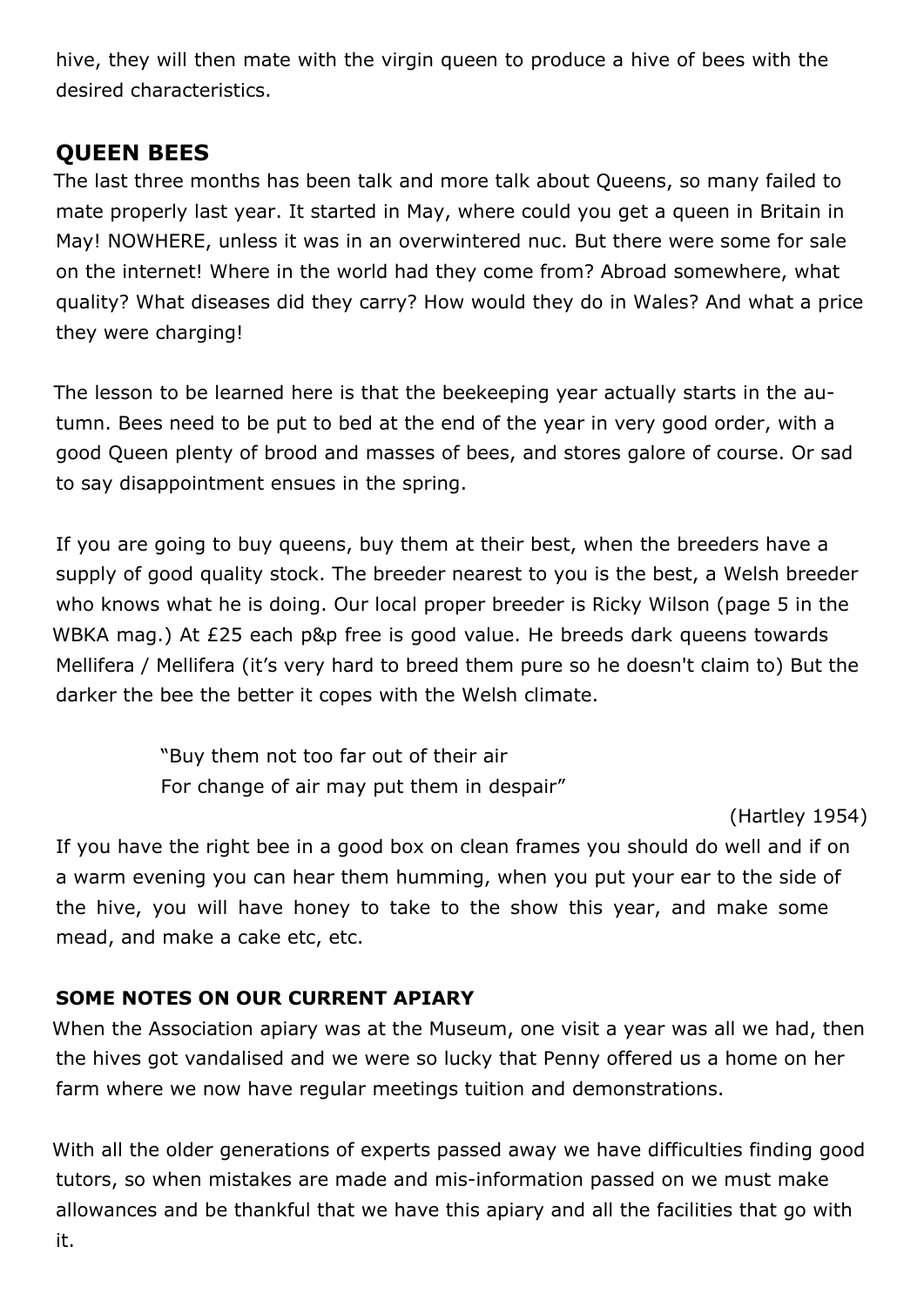#### **GARDEN PARTY**

We haven't had a garden party for a year or two, so if you think you might be able to cope with the parking, we all make contributions for the table, or are running a charity event, we would love to come. If you don't have bees or don't want us in your hives we have a demonstration hive we could bring. You never know the hot summer days might last all through till autumn this year.

# **SWANSEA & DISTRICT BEEKEEPERS SOCIETY BEE TENT AT THE WELSH GAME FAIR**

At the recent Welsh Game fair held at the Carmarthen Showground Swansea and District beekeepers exhibited their bee tent. This is a novel device that allows members of the public who wouldn't usually be members of a beekeeping club to experience what it's like to see into a hive and handle bees in an as near to normal environment as possible. To this end there is a two chamber net tent that houses a specially prepared hive (see note at the end to read how it's done), the next chamber is an air lock to prevent the bees escaping and other facilities include a changing area and an office / booking in area.

As the Game Fair this year was quite wet and windy all of these took place in a series of Gazebos, with only the net bee tents being open to the outside air and with suitable fencing to prevent spectators getting too close.



The way it worked was a participant (or a parent or guardian) would sign a waiver that they accepted there was a very small chance of being stung. This was particularly important as a lot of the participants were children under 16 then into the changing area to be fitted with a bee suit gloves and Wellington boots, there were various helpers around to check that the suits were bee tight and to guard participant's bags etc.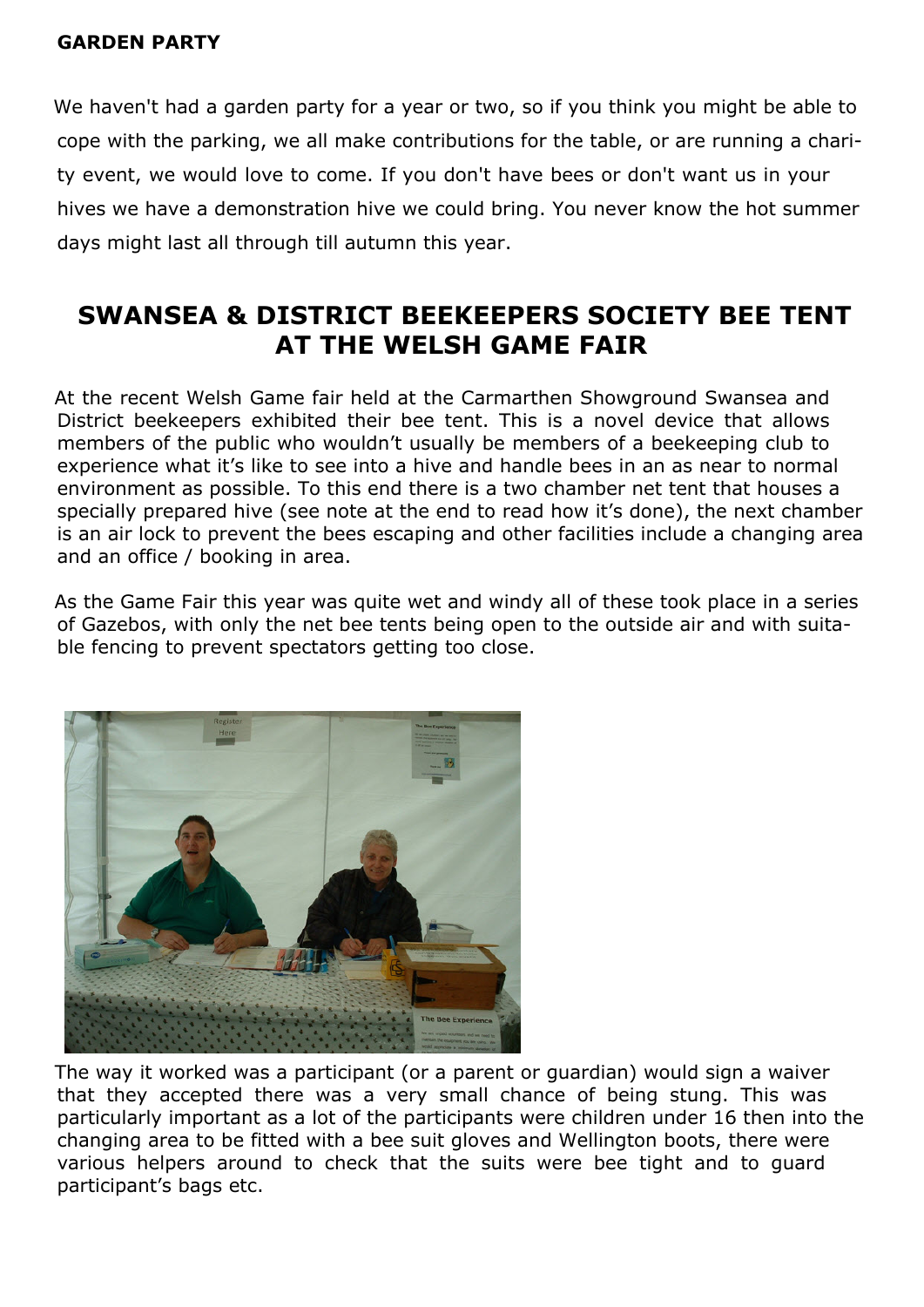

They were then led into the antecham-

ber by one of the experienced beekeepers running the show who would give a short briefing about what to do if you didn't feel comfortable and how to behave and then it was into the bee tent. A standard inspection of the hive was then carried out with participants being invited to hold frames and see if they could see the queen. An explanation as to what was going on in the hive was given.

 At the end of the session there was a visual inspection inside the net tent to make sure no bees were on the backs of bee suits then they were let out again and the suits returned for the next session.



All youngsters were given a certificate indicating that they were assistant bee keepers and a sticker saying they had seen the queen.

Also given out were details of clubs in the participant's local area should they wish to take things further.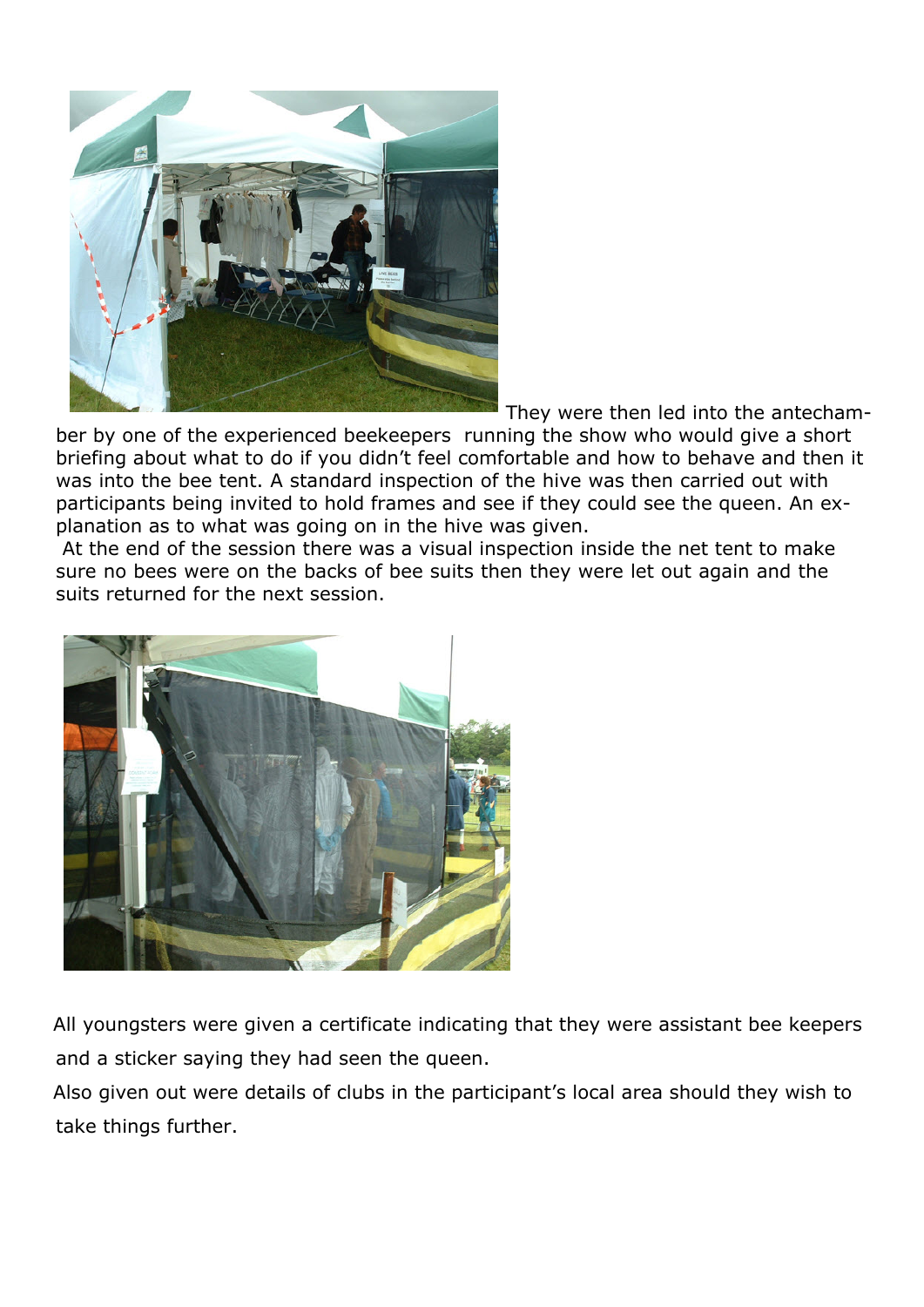# **So how do you prepare a hive for a bee tent when the flying bees would cause lots of problems?**

The special preparation of the hive involved treating it as though you were artificially swarming the hive. The hive used in the exhibition was moved away from its usual location in its home apiary and replaced with a new hive with drawn comb and plenty of stores. This then means that the hive for display now has the queen, all the brood, and all the nurse bees but the flying bees are allowed to return to the original hive location and can carry on foraging for the two days of the show. They may not be very happy as they have no queen to guide them but they don't have any brood so can't swarm and they have plenty of stores to keep them fed.

So now when the display hive is used in the bee tent it doesn't have a lot of flying bees wanting to come in and out of the hive all of the time so it was relatively easy to control the rest of the bees. As they had the queen with them they were docile and although some of the nurse bees would mature into flying bees over the course of the weekend, it was a very small number and they were removed from the folds of the bee tent on the Saturday night and returned to the hive by means of a vacuum cleaner.

At the end of the show when the hive was returned to its apiary the hive swap would take place in reverse and all the flying bees would be re-united with their queen.

# **CLASSIFIED ADVERTS**

**========================================= Your Advert could be here. So long as the items you want to sell or swap are vaguely bee or honey related there is no charge. Please send all adverts to the editors at Pen-Y-Maes, Ostrey Hill, St Clears, Carmarthenshire. SA33 4AJ or telephone 07906 515 996 to dictate an advert. Next publication date is mid October. =========================================**

#### **TOP BAR HIVE FOR SALE.**

**Complete with 20 top bars complete with wax foundation strips. Call Tony on 01269 593671 for further details. £15. One year old. Ammanford area.**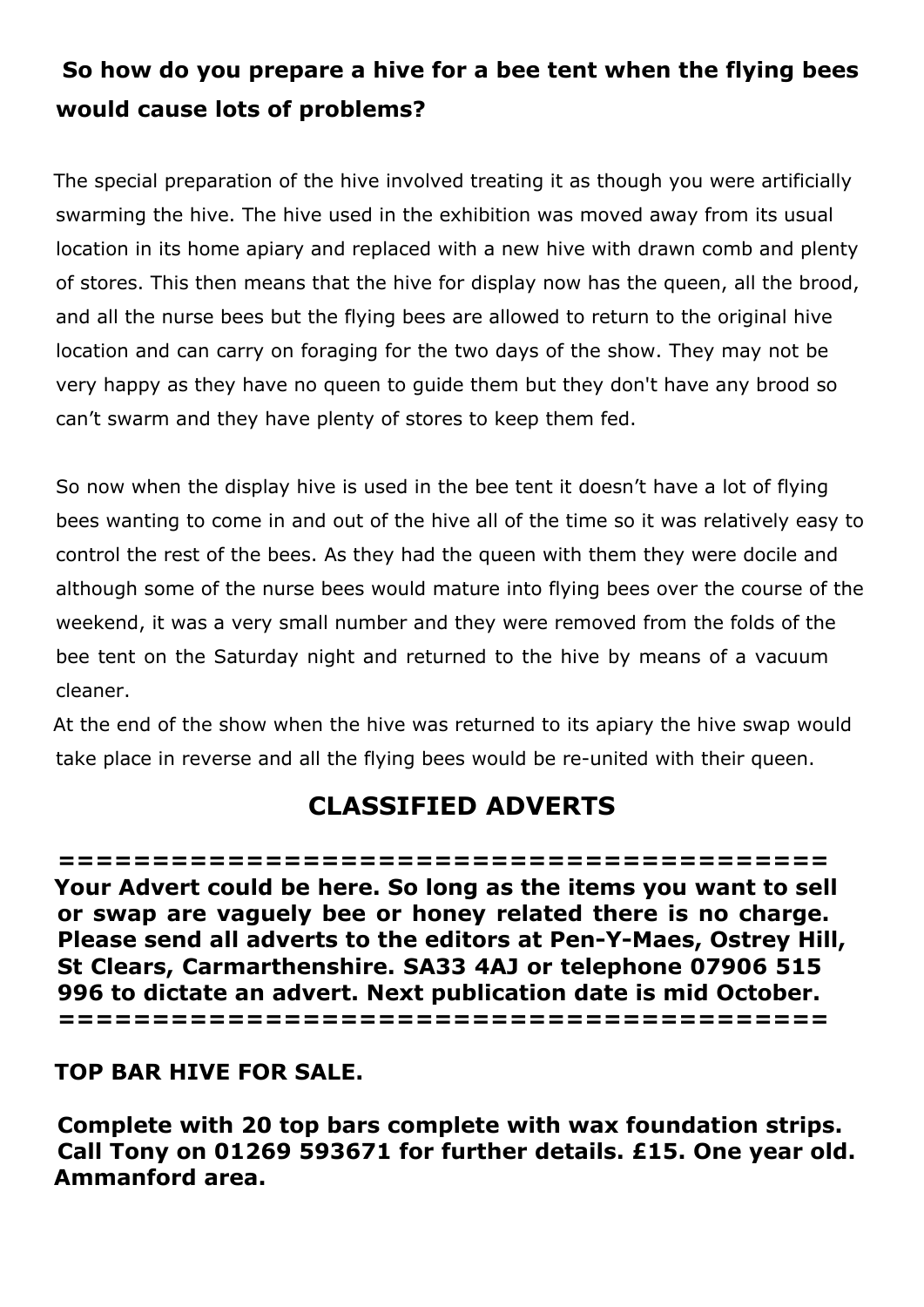# **RECORD KEEPING IN THE APIARY**

As was mentioned in the Beekeeping year section about queen mating it is essential that you keep records of what your hives are doing and what you see in them when you do your inspections.

Now I'd be first to admit that the club apiary's record keeping hasn't been the best. For the past few years we've had record cards, and example of which is attached to this article. Now I don't know about you but I find this card to be a bit bland, okay it records all you need to know but it's not the most interesting form to fill in.

So this year we are trying out the 'narrative' type of record keeping. There is a copy of the record card in the front of the log book so we know what sort of information needs to be collected but it can now be contained within the narrative.

We will keep an eye on how well this works this year but so far it seems to be working okay. The back of the book is being used to keep notes on the day and then the narrative is written up at a later time.

We would be interested to hear from you as to what records you keep and what method you use so write in to the editor (the address is in the Classified Adverts section). We would also be interested in what other records you keep, for instance do you record the weather, or who was present at the inspection?

Lets' see if we can make a system that everyone is happy to update on a regular basis.

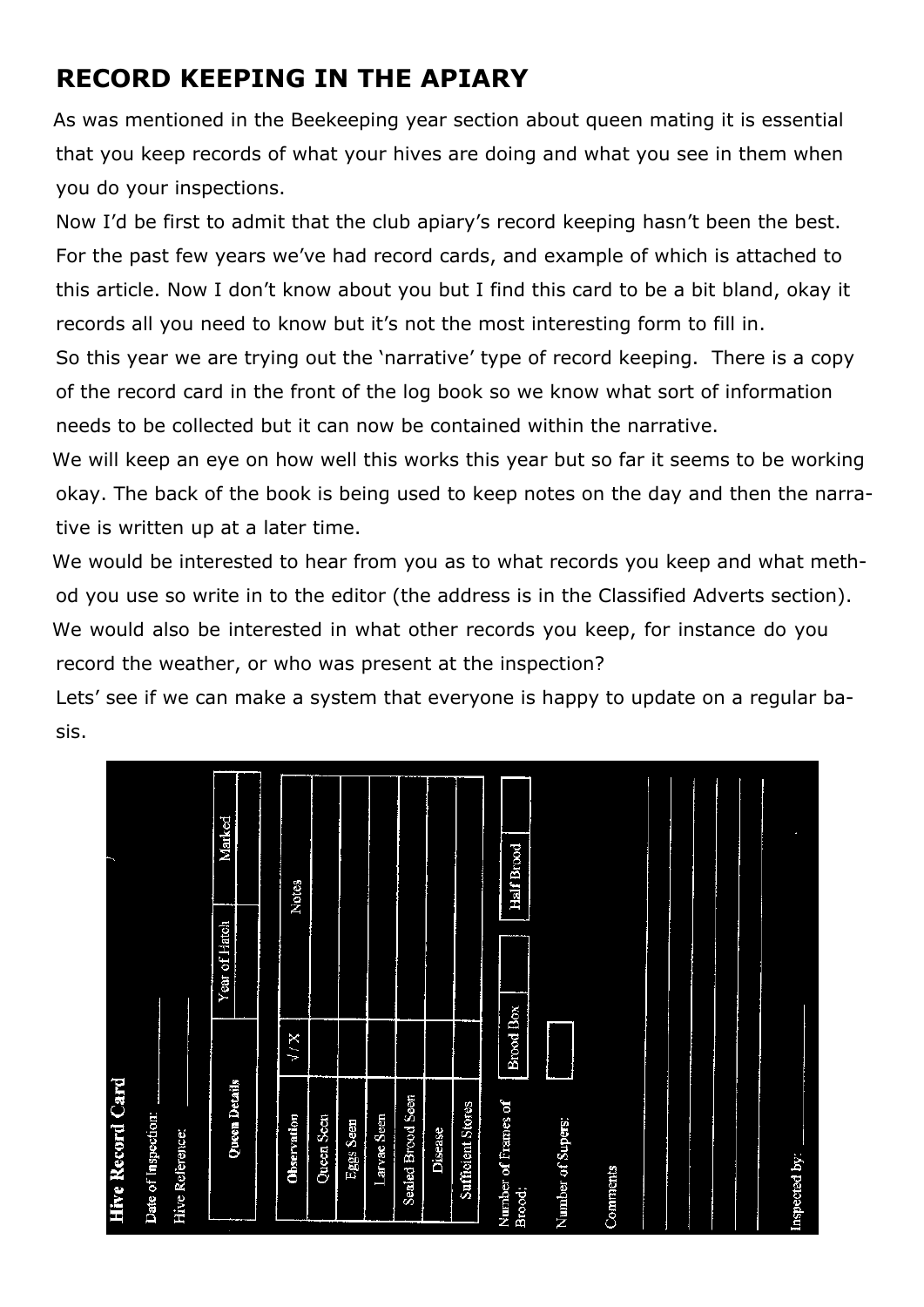# **SCHEDULE FOR THE HONEY SHOW 2013.**

### **NOTES:-**

The judging format for the honey show has yet to be decided, a judged honey show will require TWO items for each of the following categories. So for the moment we will say that you will need two jars of honey for classes 1,2,3,4,5 but only one jar for class 16. Two containers of cut comb for class 6, two blocks of wax for class 9.

If we go for the usual format of peer judging then only one item will be needed in those categories but the judging format will not be decided until after this newsletter has been sent out so we will either let you know at a later date or on the night but come prepared to show two jars

# **CLASSES.**

Class 1 ………1 LB JAR OF LIQUID HONEY DARK

Class 2 ………1 LB JAR OF LIQUID HONEY MEDIUM

Class 3 ………1 LB JAR OF LIQUID HONEY LIGHT

Class 4 ………1 LB JAR OF CREAMED HONEY

Class 5……….1 LB JAR OF GRANULATED HONEY

Class 6……….A CONTAINER OF CUT COMB

Class 7……….BEGINNERS HONEY CLASS (For those that have not entered a honey show previously)

Class 8……….HONEY CAKE From the recipe provided overleaf.

Class 9 ………A BLOCK OF WAX. ANY SIZE ( 8oz is the usual standard)

Class 10……..FRAME SUITABLE FOR EXTRACTION (in a display case)

Class 11……..ANY ITEM FROM BEESWAX (Craft item such as a candle etc.)

Class 12……..BOTTLE WINE RED, WHITE OR BOTTLE OF MEAD OR BEER

(Clear bottles with easily removed stoppers.)

Class 13……..PHOTOGRAPH BLACK AND WHITE OR COLOUR Max A4 (Beekeeping Theme)

Class 14……..CRAFT ITEM A MODEL, A TOY, ETC, (Beekeeping Theme)

Class 15……..ARTWORK A PAINTING, DRAWING, ETC. (Beekeeping Theme)

Class 16…….BLIND TASTING (Jars will be covered and judging will be on taste only)